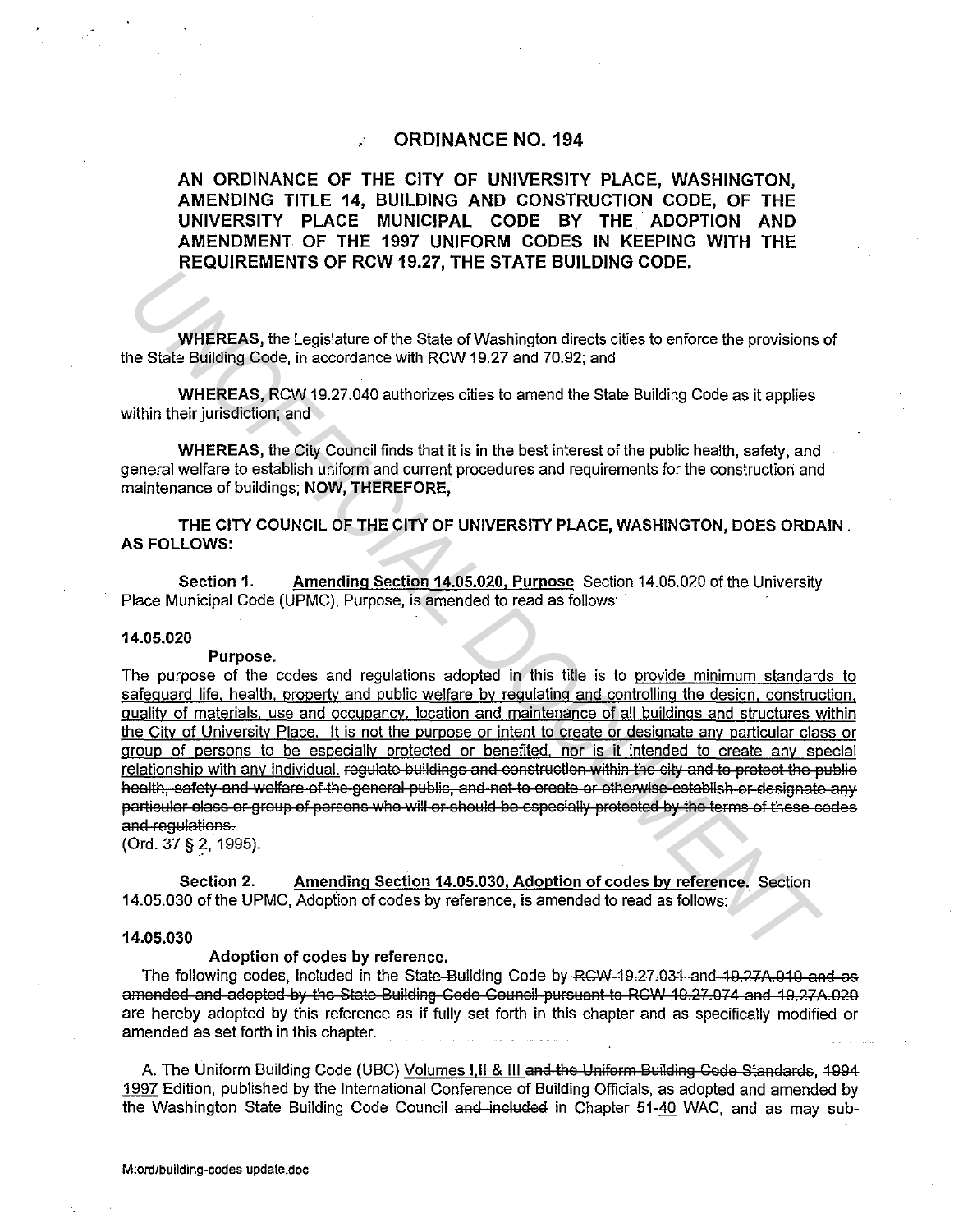sequently be amended by this chapter, are hereby adopted along with Appendix Chapters 3, 4 (Division I), 9, 44, 15, 16, 33, and 34.

B. The Uniform Mechanical Code (UMC) 4994 1997 Edition, including Chapter 13. Fuel Gas-Piping. Appendix B<sub>r</sub> published by the International Conference of Building Officials, as adopted and amended by the Washington State Building Code Council in Chapter 51-42 WAC.

C. The Uniform Fire Code (UFC) Volumes I & II and the Uniform Fire Code Standards, 1994- 1997 Edition, published by the Uniform Fire Code Institute, as adopted and amended by the Washington State Building Code Council and included in Chapter  $64-34$  51-44 and  $64-36$  51-45 WAC and as may be subsequently amended by this chapter, are hereby adopted, along with the provisions of article 9 as subsequently amended by this chapter and; Appendix Chapters I-A, 1-B, 1-C, II-A, 11-C, 11-D, II- E, 11-F, 11-G, 11-H, 11-1, 11-J, Ill-A, 111-B, 111-C, 111-D, IV-B, V-A, VI-A, Vl-B, Vl-C, Vl-D, Vl-E, and Vl-F; Vl-G, Vl-H, and VI-I; provided, that not withstanding any wording in this code, participants in religious ceremonies shall not be precluded from carrying hand-held candles. colon, published by this chapter as a copy of the strained by this chapter. This is a content of the provision subsequently amended by this chapter at a helievy adopted, along with the provision solutions of a colonical su

D. The Uniform Plumbing Code and the Uniform Plumbing Code Standards, 4994 1997 Edition, as published by the International Association of Plumbing and Mechanical Officials, and as adopted by the Washington State Building Code Council and included in Chapters 51-26 and 51-27 51-46 and 51-47 WAC and as may be subsequently amended by this chapter, are hereby adopted with the exception of Chapters 11 and 12.

E. The rules and regulations adopted by the Washington State Building Code Council for making building and facilities accessible to and usable by physically handicapped or elderly persons as provided in Chapter 51-30 WAC effective April 1, 1994.

F. The Washington State Energy Code as adopted and amended by the Washington State Building Code Council and included in Chapter 51-11 WAC. effective June 30, 1995.

G. The Washington State Ventilation and Indoor Air Quality Code as adopted and amended by the Washington State Building Code Council and included in Chapter 51-13 WAC. <del>, effective June 30, 1995.</del>

H. Washington State Historic Building Code as adopted and amended by the Washington State Building Code Council and included in Chapter 51-19 WAC, first edition.

I. Uniform Code for the Abatement of Dangerous Buildings, 4994 1997 Edition, as published by the International Conference of Building Officials, and as may be subsequently amended by this chapter.

J. The Uniform Housing Code, 1997 Edition, as published by the International Conference of Building Officials, and as may be subsequently amended by this chapter.

J,\_!S. National Electrical Code as published by the National Fire Protection Association adopted by the State of Washington and enforced by the Tacoma Public Utilities, electrical division, with the current edition in force at the time of the adoption of the ordinance codified in this chapter along with other requirements of the electric utility.

K., L. Uniform Sign Code, 4994 1997 Edition, published by the International Conference of Building Officials.

(Ord. 45 § 1, 1995; Ord. 37 § 3, 1995).

Section 3 Amending Section 14.05.110. Building code amendments. Section 14.05.110 of the UPMC, Building code amendments, is amended to read as follows: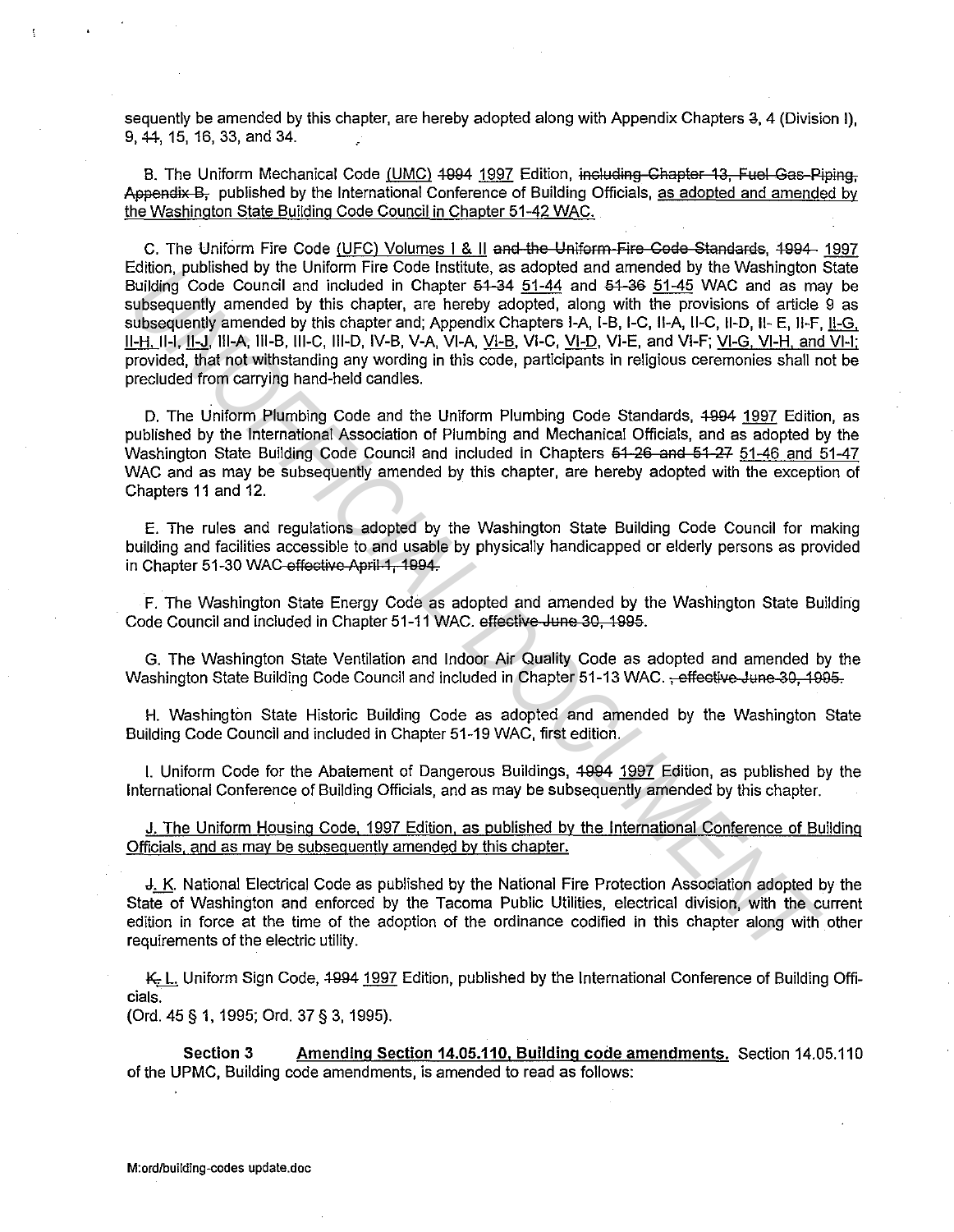# 14.05.110

## Building code amendments.

The following sections in the adopted Uniform Building Code are hereby amended:

A Sewerage Disposal Approval. Section 106.4.1.1 is added to the Uniform Building Code and reads as follows:

Section 106.4.1.1. No-building permit for the construction or alteration of any building requiring sewerage disposal facilities of any kind shall be issued until a Sewer Availability Certificate is issued by the City sewer purveyor. If a public Sewer Availability Certificate is not available the property must be approved for septic tank(s) by the Pierce County health department, in writing, for the occupancy proposed.

B.Expiration of Permit. The first sentence of the first paragraph of Section 106.4.4 of the Uniform Building Code is hereby amended to read as follows:

Every permit issued by the building official under the provisions of this code shall expire by limitation and become null and void if the building or work authorized by such permit is not commenced within 360 calendar days from the date of such permit, or if the building or work authorized is suspended or abandoned at any time after the work-is-commenced for a period of 180 calendar days.

C.Expiration of Plan Review. Section 107.4 of the Uniform Building Code is hereby amended:

Section 107.4 (1) Expiration of Plan Review, Applications for which no permit is issued within 180 calendar days following the date of application shall expire by limitation, and plans and other data submitted for review may be thereafter returned to the applicant or destroyed by the building official. The building official may extend the time for action by the applicant for a period not exceeding 180 calendar days on request by the applicant showing that circumstances beyond the control of the applicant have prevented action from boing taken. No application shall be extended more than once. In order to renew action on an application after expiration, the applicant resubmit plans and pay a new plan review fee.

The building official shall extend the life of an application if any of the following conditions exist.

a. Compliance with a determination of significance under the State Environmental Policy-Act provisions is in progress; or

b. Any other City review is in progress: provided, City Staff determines that the review is proceeding to a timely final City decision; or

c. Litigation against the City is in progress, the outcome of which may affect the validity of any permit issued pursuant to such application.

(2) Permit deemed ready to issue. Every permit deemed ready to issue by the building official under the provisions of this code shall be obtained by the applicant within 60 calendar days of the notification of the availability of such permit by the building official or her/his designee or the permit shall be canceled. Upon cancellation of any such permit, the permit becomes null and void, and the building official shall notify the applicant by certified mail.

D.Approval Required. Section 108.4 of the Uniform Building Code is hereby amended by the addition of a new paragraph to read.

All buildings that have not received a final inspection and approval shall not be occupied without written approval of the building official.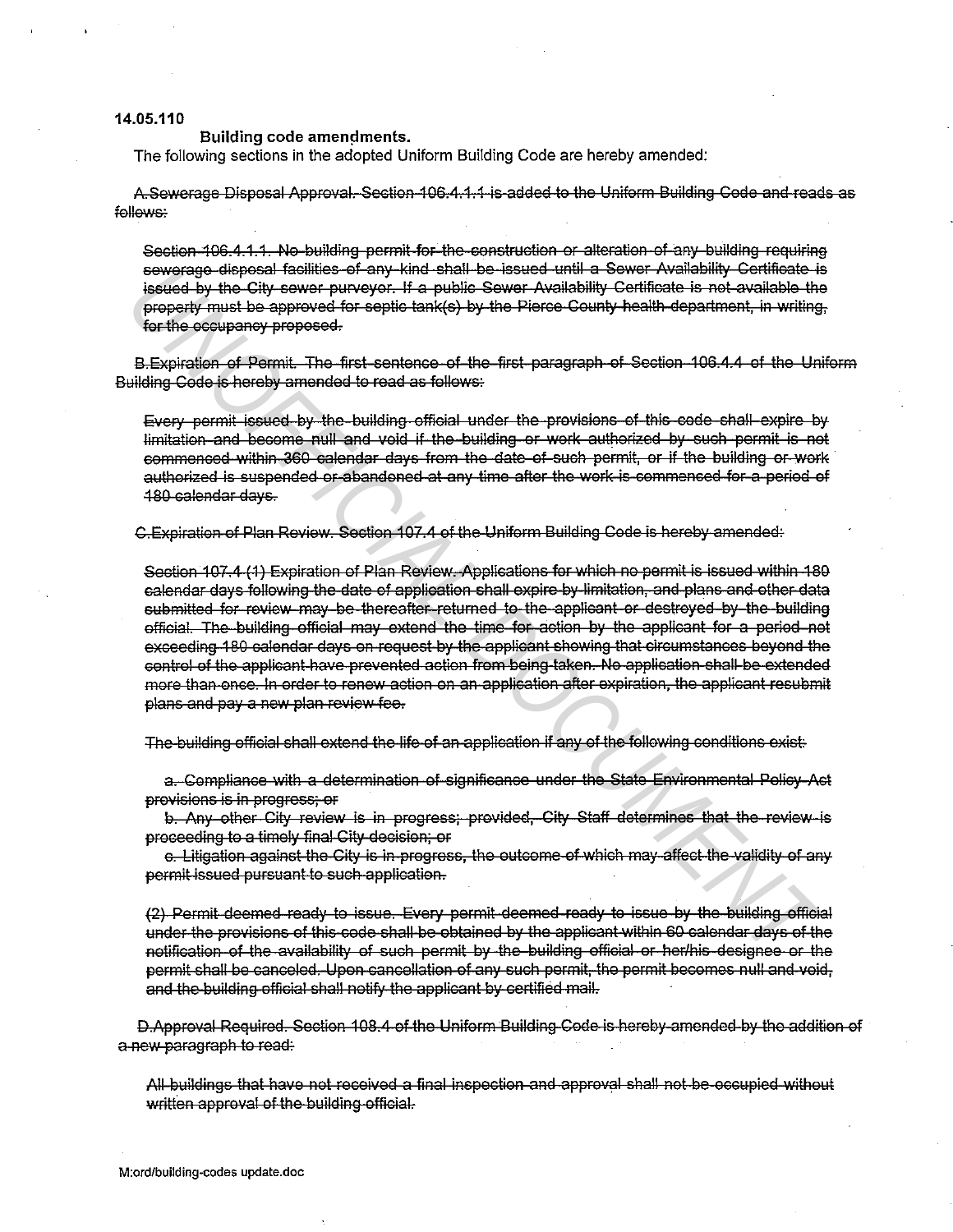E.Certificate of Occupancy. Paragraph one of Section 109.1 on use and occupancy of the Uniform Building Code is hereby amended:

No building or structure shall be used or occupied, and no change in the existing occupancy classification of a building or structure or portion thereof shall be made until the building official has issued a certificate of occupancy therefore as provided herein. **EXCEPTION:** Group U occupancies.

### A. Section 106.2. item #5 is amended to read:

Retaining walls which are not over 4 feet (1219 mm) in height measured from the bottom of the footing to the top of the wall, provided the wall is set back from any adjacent property lines or structures a distance at least equal to the height of the wall and the material retained slopes 1:2 (or less) up and away from the wall, unless supporting a surcharge or impounding Class I, II or II-A liquids.

E1.Requirement for Report. Section 307.1.6 of the Uniform Building Code, 1994 Edition, is hereby amended:

B. Section 307.1.6 is amended by addition of the following exception:

EXCEPTION: When an HMMP is required, the building official may accept the applicant report(s) used for compliance with requirements of 40 CFR "Hazardous Chemical Reporting and Community Right-to-Know Regulations" under Title III of the Superfund Amendments and Reauthorization Act of 1986 (SARA).

F-Group R. Division-1 Occupancies. Special Provisions. Section 310.2.2 of the Uniform Building Code is hereby amended:

310.2.2 Special Provisions. Notwithstanding other provisions of this-code, Group R Division-1 occupancies-shall not-be-less than-one hour fire resistive construction-throughout. Exterior balconies extending beyond the floor area as defined by Section 207-F shall be constructed of noncombustible materials or as combustible one hour fire-resistive occupancy separation between units.

Storage or laundry rooms that are within Group R. Division 1 Occupancies that are used in common by tenants shall be separated from the rest of the building by not less than one hour fireresistive occupancy separation.

For Group R, Division 1 Occupancies with a Group S, Division 3 parking garage in the basement or-first story, see Section 311.2.2.

For attic space partitions and draft stops, see-Section 708.

Exterior and interior doors and windows opening into a corridor, stairway, or similar area serving 5 or more dwellings units shall be protected as specified in Section 1005.8.

H.Section 403 – Special provisions for Group B and Group R, 1 Occupancies. The title of Section 403 of the Uniform Building Gode is hereby amended:

SECTION 403 - SPECIAL PROVISIONS FOR ALL BUILDING SEVEN OR MORE STORIES IN **HEIGHT.** 

I.Section 403.1 Scope. Section 403.1 of the Uniform Building Code is hereby amended: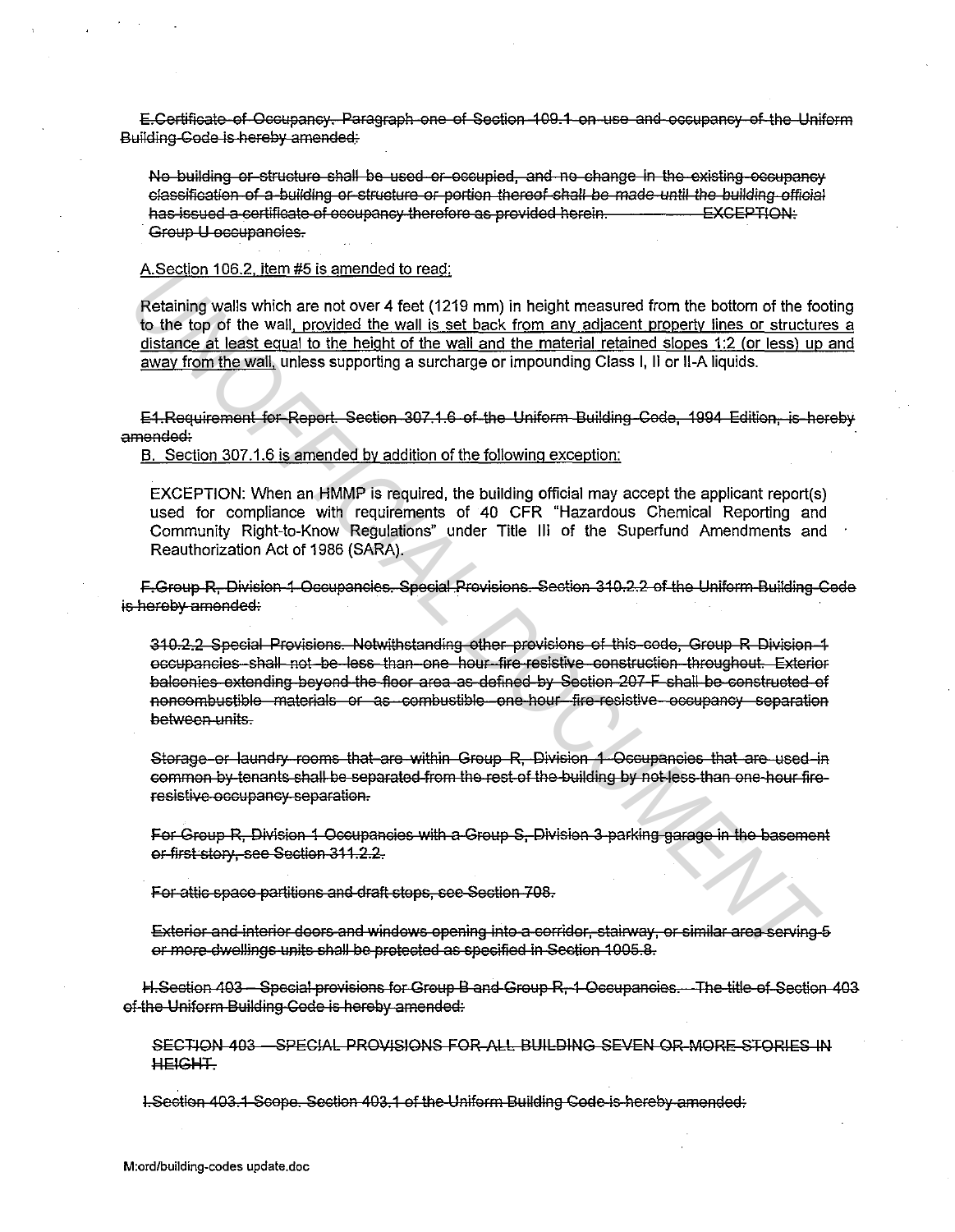This section shall apply to all buildings seven or more stories in height. Such building shall be of Type | or II F.R. construction and shall be provided with an automatic sprinkler system in accordance with Section 403.2.

J. Premises Identification. Section 502 of the Uniform Building Code is hereby amended:

Approved number or addresses shall be provided of a size not less than four inches (4") in

height and shall be placed on all new and existing buildings and on construction sites is such a position as to be plainly visible and legible from the street or road fronting the property. Said numbers shall-contrast with their background.

J1. Fire Extinguishing Systems. Section 904.1.1 of the Uniform Building Code, 1994 Edition, is hereby amended with the following additional paragraph to read as follows:

C. Section 904.2.1 is amended by the addition of the following paragraphs:

The provisions of this section shall apply to existing all buildings to which are altered, repaired or remodeled to more than fifty percent of its county assessment value at the time of the first permit application, or will be altered or repaired within any seventy month period of time therafter. Any additions to an existing structure shall be considered new construction and subject to the requirements of this section.

Area separation walls as specified by UBC section 504.6 shall not be considered for reduction of floor areas noted in this chapter.

K. Fire Extinguishing Systems Required. Section 904.2.2, item 5, of the Uniform Building Code is hereby amended:

D. Section 904.2.2 item #5 is amended to read:

5. All buildings four or more stories in height. For the purposes of this section. - a story shall be defined as that portion of a building between the upper surface of any floor and the surgace of the next floor or roof above.

K1. Drinking Establishments. Section 904.2.3.1 of the Uniform Building Code, 1994 Edition, is hereby amended to read as follows:

E. Section 904.2.3.1 is amended to read:

904.2.3.1 Drinking Establishments. An automatic sprinkler system shall be installed in rooms used by the occupants for the consumption of alcoholic beverages, nightclubs, or dancing establishments where the total gross floor area exceeds 5,000 square feet. Area separation walls as noted in Section 504.6 of the Uniform Building Code shall not be considered to separate a building to enable deletion of the required fire sprinkler system.

L-Plans Approval - Fire Extinguishing Systems. Section 904 of the Uniform Building Code, 1994 Edition, is hereby amended by the addition of Section 904.2.3.8 and to read as follows:

Section 904.2.3.8 Approval of Fire-Sprinkler-Plans. If required by the-Fire-Marshal, automatic sprinkler system plans shall be approved and stamped by an independent review agency. approved by the building official, prior to being submitted to the Fire Marshal for approval.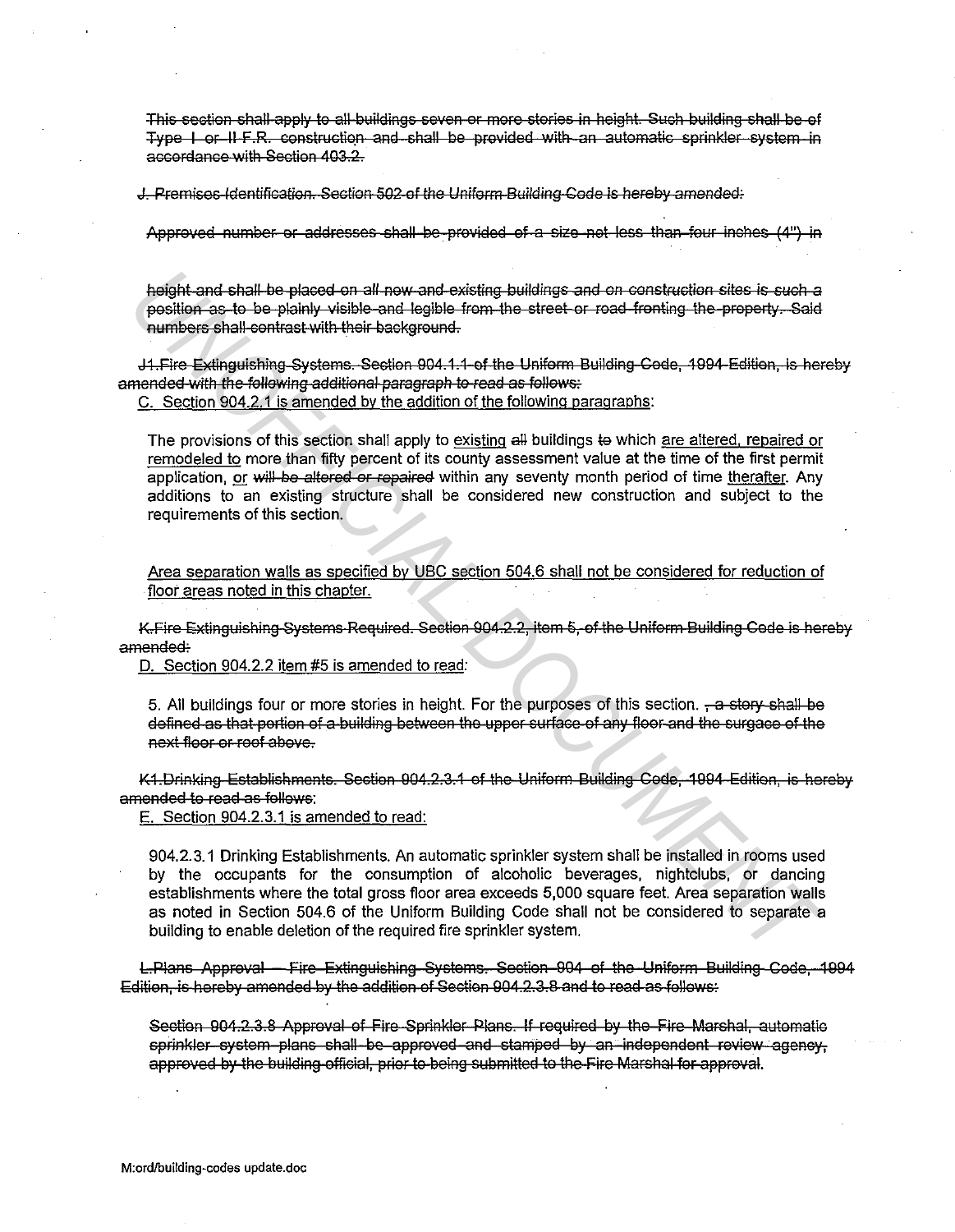M.Area-Separation Walls - Fire-Extinguishing Systems. Section 904 of the Uniform Building Code is hereby amended by the addition of Section 904.2.3.9 and to read as follows:

Section 904.2.3.9-Area Separation Walls. Area separation walls as specified in Section 504.6 of the Uniform Building Code shall not be used to reduce the calculation of floor areas in this Chapter.

M1. Fire Extinguishing Systems. Section 904 of the Uniform Building Code, 1994 Edition. is hereby amended by the addition of Section 904.2.9 and to read as follows:

F. Section 904 is amended by the addition of a new section, section 904.2.10

Section 904.2.9 904.2.10 Other Occupancy Requirements. In all occupancies requiring 2,000 gallons per minute or more of fire flow per Appendix III-A of the Uniform Fire Code, or where the total floor area included within the surrounding exterior walls on all floor levels including basements exceeds 10,000 square feet. Area separation walls, as noted in Section 504.6 of the Uniform Building Code, shall not be considered to separate a building to enable deletion of the required fire sprinkler system. EXCEPTION: Group U occupancies.

N.Standpipes - Where Required. Section 904.5.2 of the Uniform Building Code is hereby amended:

Section-904.5.2 Where-Required. Standpipe-systems shall-be-provided as set forth in Table 9-A. In lieu of Class II standpipes, the Fire Chief may, in writing, require the use of Class I standpipes. The size and number of outlets and inlets and location of piping shall be approved by the Fire Chief or her/his designee.

- Section 1003.3.3 is amended to read as written in the Uniform Building Code, 1997 G. Edition, as published by the International Conference of Building Officials, and not as amended by chapter 51-40 WAC.
- Appendix Chapter 33, Excavation and Grading is amended by replacement of all Η. references to Building Official with City Engineer.

(Ord. 45 § 3, 1995; Ord. 37 § 11, 1995).

Section 4 Amending Section 14.05.120, Fire code amendments. Section 14.05.120 of the UPMC. Fire code amendments, is amended to read as follows:

#### $14.05.120 -$

#### Fire code amendments.

The following sections in the Uniform Fire Code are hereby amended:

A.Permits and Fees-UFC Section 105.3 Amended. Section 105.3 of the Uniform Fire Code, 1994 Edition, is hereby-amended to read:

Section 105.3(a) Permit Applications. All applications for a permit required by this Code shall be made to the Fire District in such form and detail as it shall prescribe. Applications for permits shall be accompanied by such plans as required by the Chief.

Section 105.3(b) Permit Fees. The Fire District shall collect fees for permits, plan review, and inspection services as prescribed in the City of University Place "Fee Schedule."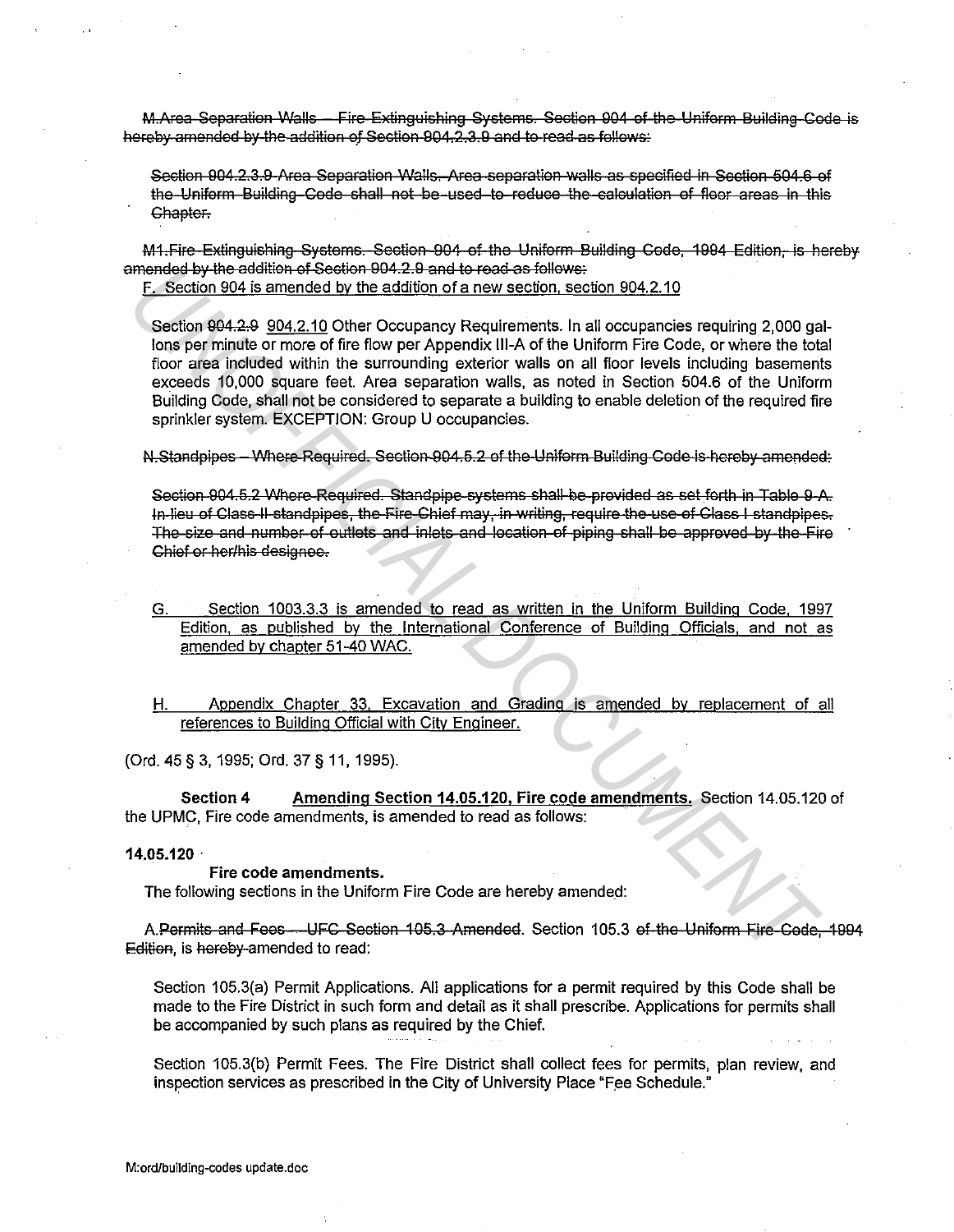B.Definitions – UFC Section 201 Amended. Article 2 of the Uniform Fire Code, 1994 Edition, is hereby amended by adding to the stated sections the following entitled "Definitions" to read as follows:

Section 207. Fixed Fire Protection System. All automatic or manual sprinkler systems, standpipe systems, fire alarm systems, fire detection and/or warning systems, fire and/or explosion suppressions systems, fire alarm signaling systems or other equipment or devices that are intended to detect, control or extinguish a fire or explosion that are built-in or affixed to the premises they protect.

### C.Section 901.4.3 is amended to read:

901.4.3 Fire-protection equipment and fire hydrants. Fire-protection equipment and fire hydrants shall be clearly identified in an approved manner to pervent obstruction by parking and other obstructions. A minimum unobstructed distance of 15 feet on both sides of a fire hydrant along the access roadway shall be maintained. See section 901.7 for fire lane marking.

D. A new section 901.7 is added reading:

901.7 Fire Lane Marking. When. in the opinion of the chief, it is probable that the width of an access road may be diminished or access to Fire-Protection equipment or fire hydrants may be obstructed, the chief may require the marking of fire lanes to include signs posted at appropriate locations.

Marking of access roads shall be painted with international red colored paint.

Fire Lanes shall be identified by a 8 inch wide line and block letters 4 inches high painted in the lane. at 30 feet, or such other intervals which the Chief determines to be reasonable, stating "Emergency Vehicles Only-No Parking''. Signs shall be posted on or immediately next to the curb line, or on the building. Signs shall be 12" x 18" and shall have letters and background of contrasting colors, readily legible from at least a 50 foot distance. Signs shall be posted at a minimum no further than 50 feet apart. unless a greater distance is deemed reasonable by the Chief, nor shall they be more than 4 feet from the ground unless a greater height is determined necessarv by the Chief. premises they protect.<br>
2. <u>Section 901.4.3 is amended to read:</u><br>
901.4.3 Fire-protection equipment and fire hydrants. Fire-protection equipment and fire hydrants<br>
by clearly identified in an approved manner to prevent obs

E. A new paragraph is added to section 902.2.4.1 reading:

Construction and maintenance of Emergency Vehicle Access (EV) shall be in accordance with University Place Municipal Code section 13.15.560.

C.Fire Department Access – UFC Section 902 Amended. Article 2 of the Uniform Fire Code, 1994 Edition, is hereby amended to read as follows:

Section 902 – Fire Department Access.

902.1 General. Fire department access reads on private property shall be provided and maintained in accordance with Sections 901 and 902.

902.2 Fire Apparatus Access Roads.

902.2.1 Required Access. Fire apparatus access reads shall be provided in accordance with Sections 901 and 902.2 for every facility, building or portion of a building hereafter constructed or moved into or within the jurisdiction when any portion of the facility or any portion of an exterior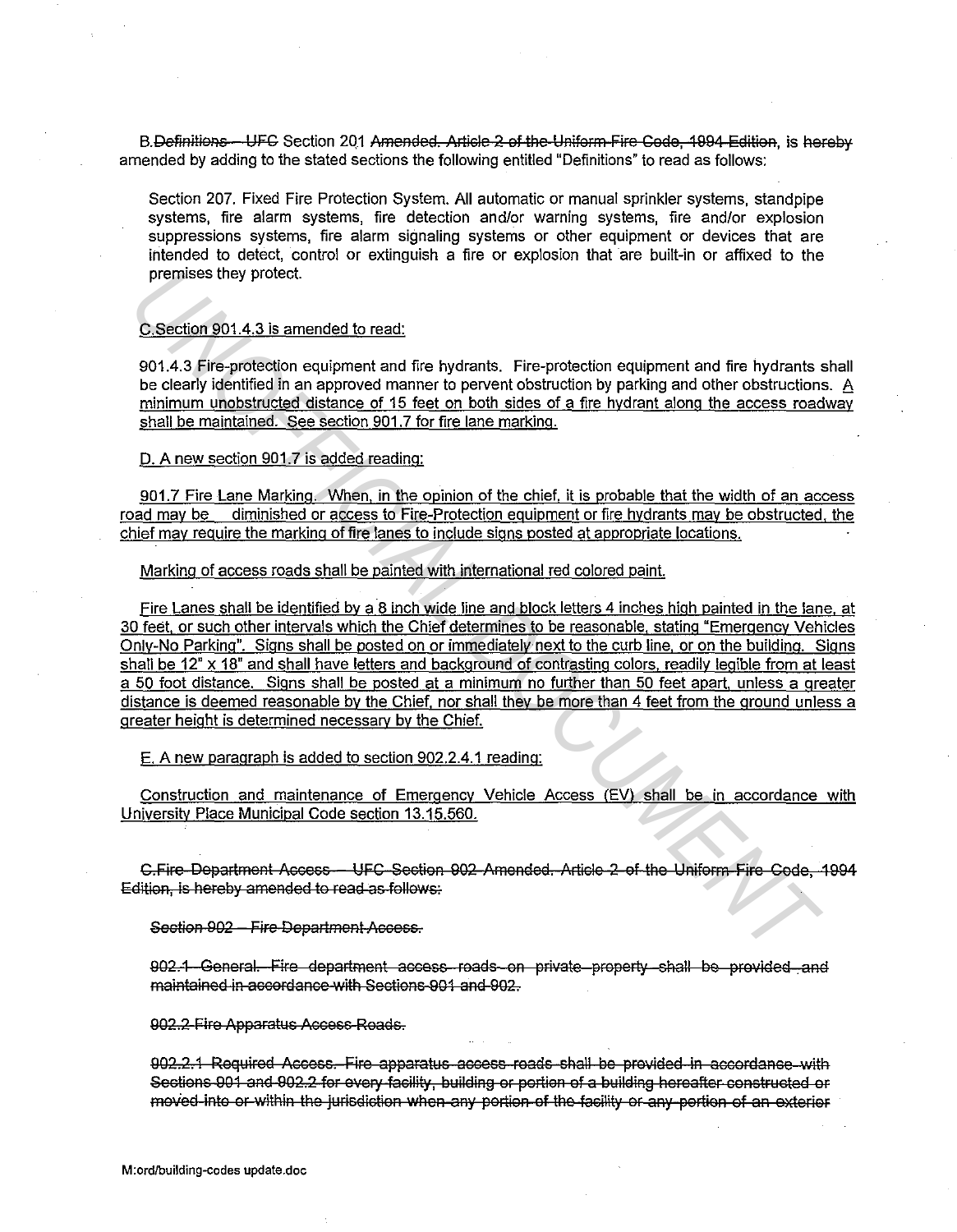wall of the first story of the building is located more than 150 feet from fire apparatus access as measured by an approved route around the exterior of the building or facility. See also Section 902.3 for personnel access to buildings.

### **EXCEPTIONS:**

1. When buildings are completely protected with an approved automatic fire sprinkler system, the provisions of Section 902.2.1 and 902.2.2 may be modified by the Chief.

2. When access roads cannot be installed due to location on property, topography, waterways, nonnegotiable grades or other similar conditions, the Chief is authorized to require additional fire protection as specified in Section1001.9.

3. When there are not more than two Group R, Division 3 or U Occupancies, the requirements of Sections 902-2-1 and 902-2-2 may be modified by the Chief. More than one fire apparatus road chall-be-provided when it is determined by the Chief that access by a single-road might be impaired by vehicle congestion, condition of terrain, climatic conditions or other factors that could limit-access.

For high piled combustible storage, see Section 8102.5.4.

For required access during construction, alteration or demolition of a building, see Section 8704.2.

902.2.2 Specifications.

902.2.2.1 Dimensions. Fire apparatus access roads shall have an unobstructed width of not less than 20 feet and an unobstructed vertical clearance of not less than 13 feet 6 inches.

EXCEPTION: Vertical clearance may be reduced, provided such reduction does not impair access by fire apparatus and approved signs are installed and maintained indicating the established vertical clearance when approved by the Chief.

Vertical clearances or widths shall be increased when, in the opinion of the Chief, vertical clearances or widths are not adequate to provide fire apparatus access.

902.2.2.2 Surface. Fire apparatus ascess roads shall be designed and maintained to support the <del>-loads -</del> ə£ -fireapparatus and imposed -shall

be-provided with a surface so as to provide all weather driving capabilities.

902.2.2.3 Turning Radius. The turning radius of a fire apparatus access road shall be as approved by the Chief.

902.2.2.4 Dead ends. Dead end fire apparatus access roads in excess of 150 feet in length shall be provided with approved provisions for the turning around of fire apparatus.

902.2.2.5 Bridges. When a bridge is required to be used as part of a fire apparatus access road, it shall be constructed and maintained in accordance with nationally recognized standards. See Article 90, Standard a.1.1. The bridge shall be designed for a live load sufficient to carry the imposed loads of fire-apparatus.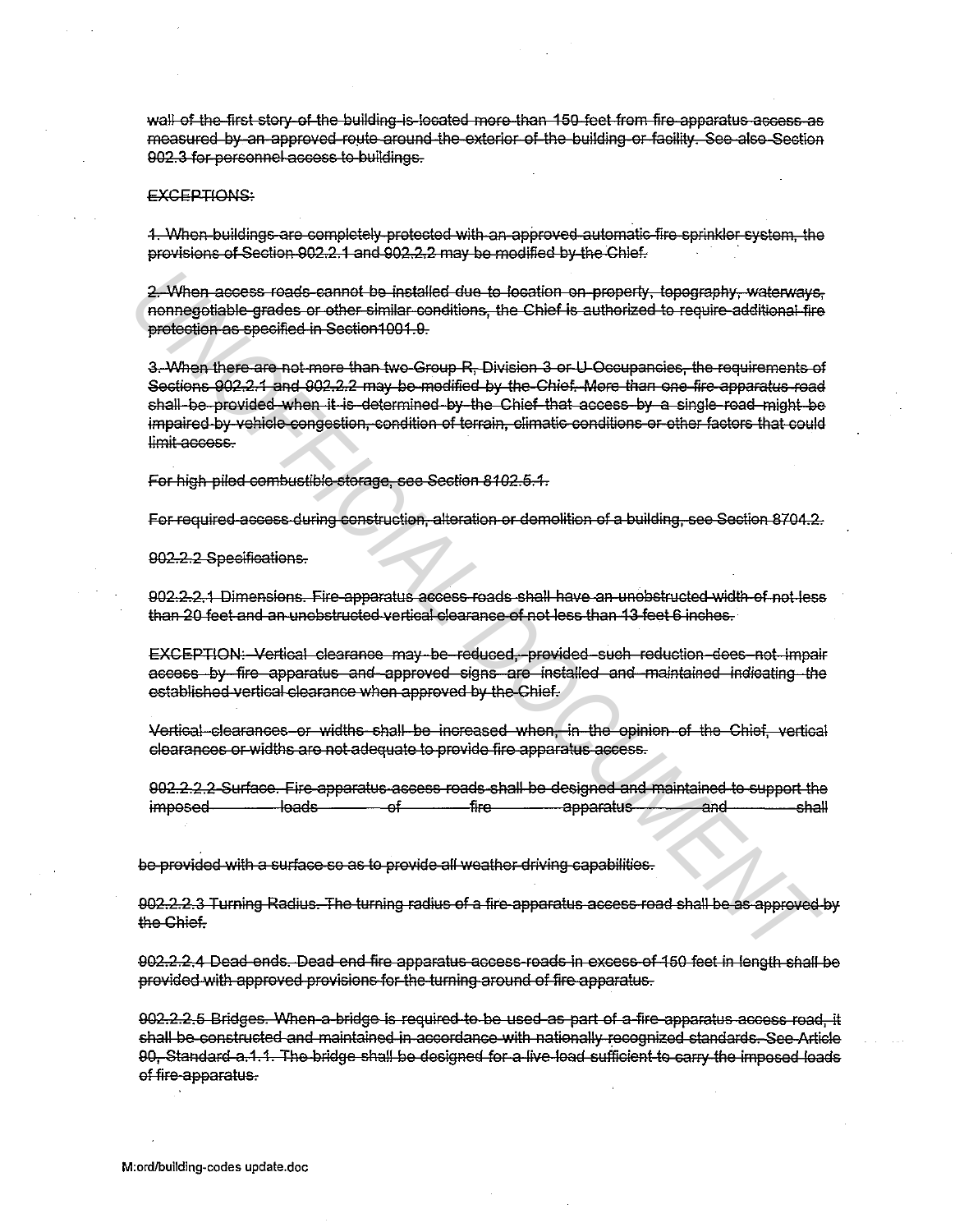Vehicle load limits shall be posted at both entrances to bridges when required by the Chief.

902.2.2.6 Grade. The gradient for a fire apparatus access road shall not exceed the maximum approved by the Chief.

902.2.3 Marking. See Section 901.4.

902.2.4 Obstruction and Control of Fire Apparatus Access.

902-2.4.1 General. The required width of a fire apparatus access road shall not be obstructed in any manner, including parking of vehicles. The minimum required widths and clearances established under Section 902.2.2.1 shall be maintained at all times.

Entrances to roads, trails or other access ways which have been closed with gates and barriers in accordance with Section 902.2.4.2 shall not be obstructed by parked vehicles.

E.Fire Extinguishing Systems - UFC Section 1003.2.8 Amended. Section 1003.2.8 of the Uniform Fire Code, 1994 Edition, is hereby amended to read as follows:

1003.2.8 Group R. Division 1 Occupancies. An automatic sprinkler system shall be installed throughout all Group R. Division 1 occupancies having three or more stories in height or containing five or more dwelling units, every congregate residence three or more stories in height or having an occupant load of 10 or more, and every hotel three or more stories in height or containing 10 or more. quest rooms. Residential or quick response standard sprinklers shall be used in the dwelling units and guest room portions of the building. Area separation walls as noted in Section 504.6 of the Uniform Building Code shall be not considered a separate building to enable the deletion of the required sprinkler system.

F-Standpipes-Required. Section-1004.2-of the Uniform Fire-Code is hereby amended to read as follows.

1004.2 Required Installations. Standpipe systems shall be provided as set forth in Table 1004 A. In lieu of Class II standpipes, the Fire Chief or his designee may, in writing, require the use of Class I standpipes. The size, number of outlets, and location of piping and fittings shall be approved by the Fire Chief or her/his-designee.

(Ord. 45 § 4, 1995; Ord. 37 § 12, 1995).

Section 5. Severability If any section, sentence, clause or phrase of this Title shall be held to be invalid or unconstitutional by a court of competent jurisdiction, such invalidity or unconstitutionality shall not affect the validity or constitutionality of any other section, sentence, clause or phrase of this Title.

**Publication and Effective Date.** A summary of this ordinance consisting Section 6. of its title shall be published in the official newspaper of the city. This ordinance shall be effective five days after such publication.

PASSED BY THE CITY COUNCIL ON JUNE 1, 1998

bie Klosswely

Debbie Klosowski, Mayor

M:ord/building-codes update.doc